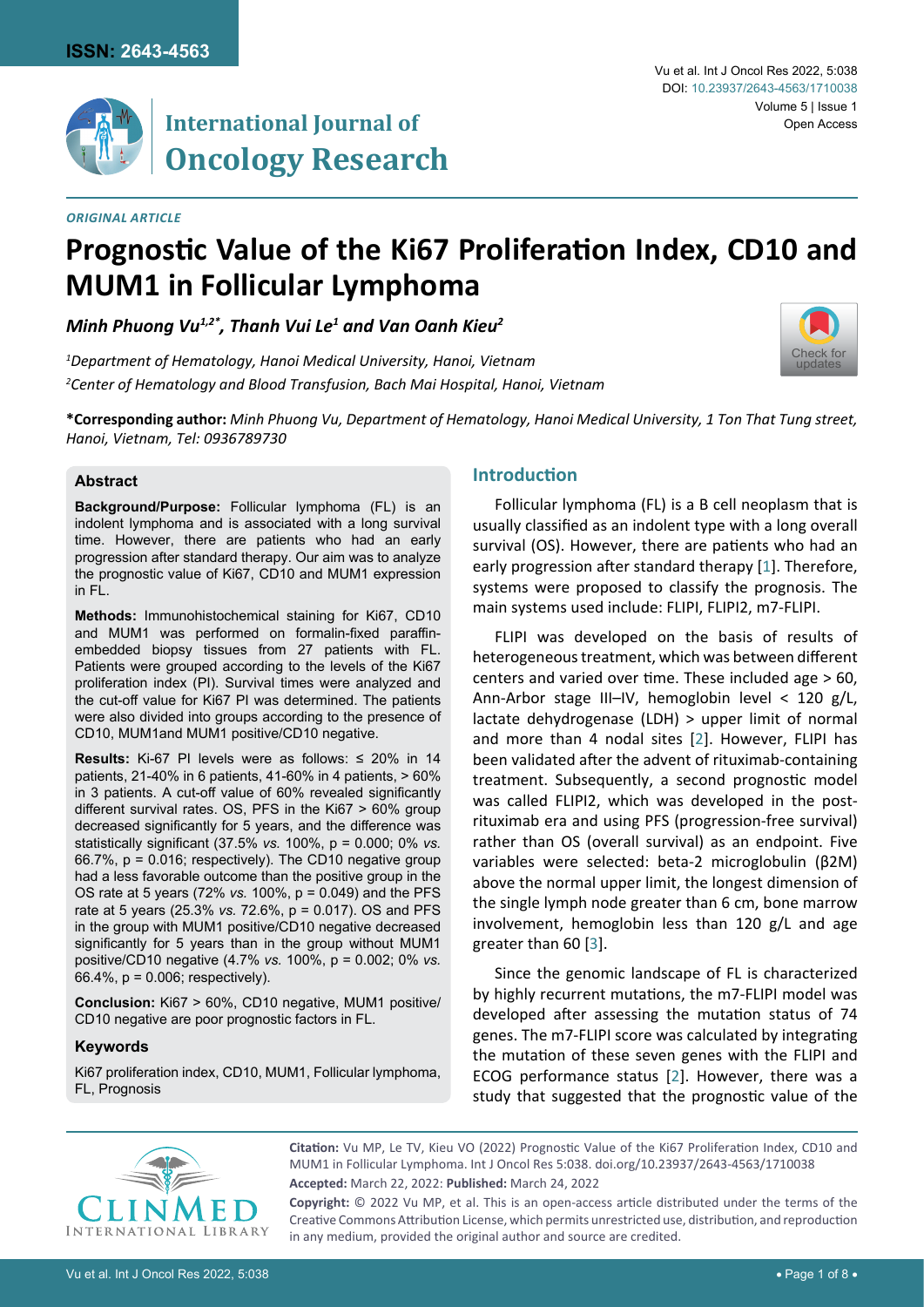m7-FLIPI model seems to depend on the therapeutic protocol [\[4\]](#page-7-7).

However, risk factors continue to be studied, especially immunohistochemical markers that have diagnostic and prognostic value [\[5\]](#page-7-8).

Ki67 recognizes a proliferative specific nuclear antigen. Several studies have suggested that high Ki67 expression is a poor prognostic factor in diffuse large B- cell lymphoma (DLBCL), mantle cell lymphoma (MCL) [[6](#page-7-9),[7\]](#page-7-10). However, the effect of Ki67 on FL is controversial. Yukiko Kawaguchi, et al. suggested that high expression of Ki67 tended to be associated with short overall survival in FL [\[8\]](#page-7-11). Otherwise, the study by Tian Xue, et al. showed that a higher Ki-67 index appears to have a positive effect on PFS in patients with FL [\[9\]](#page-7-12).

CD10 is a proteolytic enzyme expressed on the cellular membrane. During lymphocyte differentiation, CD10 first appears on pre-pre-B cells (pre-B-I cells) and is lost during maturation in naive B cells [\[10\]](#page-7-13). Although CD10 are expressed in the vast majority of FL, several studies are still looking for an association between CD10 expression levels and survival time [\[11](#page-7-14),[12](#page-7-15)]. However, studies such as those of Francisca I Camacho or Nurija Bilalovic agreed that the patient with CD10 positive had a better survival time, but did not show any correlation with expression level [[11](#page-7-14),[12\]](#page-7-15). The recent study by Chen, et al. showed that loss of CD10 expression could play a role in the pathogenesis of leukemia change [[13\]](#page-7-16).

MUM1is a transcriptional factor and plays a role in cell proliferation, differentiation and survival. MUM1 is usually expressed in plasma cells and is rarely expressed in germinal center (GC) B cells. It was supposed to be absent in follicular lymphoma [\[14](#page-7-17)]. However, there are few studies interested in MUM1 expression as well as prognostic significance in FL. Luc Xerri, et al., Eric D His, et al. suggested that MUM1 had an unfavorable effect on survival time [\[15](#page-7-18),[16](#page-7-19)]. Kennosuke Karube, et al. indicated that FL with MUM1 positive/CD10 negative is different from typical FL with respect to biologic and clinical features [\[17\]](#page-7-20).

In the present study, our objective was to determine the cut-off value of Ki-67 PI as a prognostic factor and to assess the prognostic value of CD10 and MUM1 in patients with FL.

#### **Patients and Method**

#### **Patients**

From March 2016 to July 2021, in Bach Mai Hospital, Hanoi, Vietnam, a total of 27 patients with *de novo* confirmed FL according to the WHO 2008 classification of hematopoietic and lymphoid tumors were enrolled in our study [[18](#page-7-21)]. Diagnoses of FL were confirmed by pathological examination of lymph node biopsies.

#### **Immunohistochemistry**

Immunohistochemical staining for CD20, CD10, CD3, CD5, CD23, Bcl2, Bcl6, MUM1 and Ki67 was performed on formalin-fixed paraffin-embedded tissue biopsy samples.

#### **Treatment**

All patients were treated with conventional combination chemotherapy as follows: R-CHOP (rituximab- cyclophosphamide, doxorubicin, vincristine, prednisolone); R-COP (rituximab- cyclophosphamide, vincristine, prednisolone).

#### **Definition**

Classification of risk was defined according to FLIPI. Classification of stage was defined according to the criteria of Ann Arbor [[19\]](#page-7-3).

High tumor burden was defined according to the criteria of GELF (Groupe d'Etude des Lymphomes Folliculaires)1 [[20](#page-7-4)].

The response to remission therapy was evaluated according to International Working Group consensus response evaluation criteria in lymphoma (RECIL 2017) [\[21](#page-7-5)].

CD10, Bcl6 and MUM1 staining were scored as negative ( $\leq$  30% of cells) or positive ( $>$  30% of cells) [[22](#page-7-6)].

#### **Statistics**

To determine the cut-off value for the Ki-67 proliferative index (PI), patients were grouped according to Ki-67 PI values (cut-off points: ≤ 20%, 21%-40%, 41%- 60%, and > 60%) and the associated survival rates were analyzed. This cut-off value found was estimated to further divide Ki67 into low and high proliferative index. The patients were grouped according to this Ki67 PI value (cut-off points). The patients were divided into groups according to the presence of CD10, MUM1 and MUM1+/CD10- as well.

Overall survival (OS) was calculated from the day of diagnosis to death from any cause. Progression-free survival (PFS) was calculated from the day of achieving the best remission to disease progression, relapse, or death from any cause or remaining alive and disease free.

Overall survival and progression-free survival time were estimated using the Kaplan-Meier method and then compared by the log-rank test.

### **Results**

#### **Clinical data**

The characteristics of the patients are summarized in [Table 1](#page-2-0). The median age of the patient was 58 years (range 34-78 years) and the male to female ratio was 0.93.

The clinic pathological profiles of the patients are summarized in [Table 2.](#page-2-1) Ki67 PI levels were as follows: ≤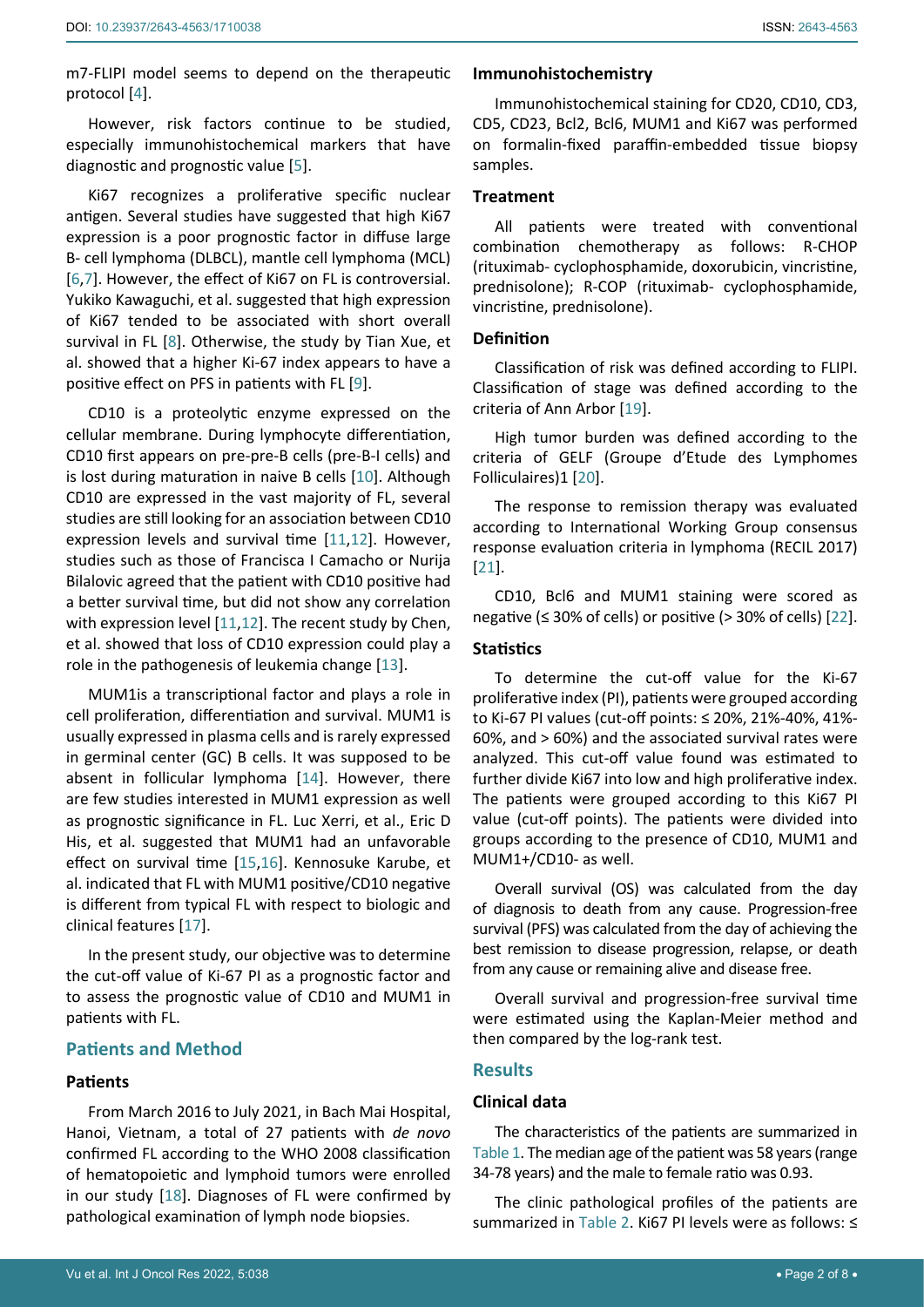|                                | N  | <b>Minimum</b> | <b>Maximum</b> | Mean     | <b>Std. Deviation</b> |
|--------------------------------|----|----------------|----------------|----------|-----------------------|
| Hemoglobin (g/L)               | 27 | 85.00          | 162.00         | 131.4074 | 14.99297              |
| Platelet (X10 <sup>9</sup> /L) | 27 | 106.00         | 530.00         | 241.4444 | 119.23743             |
| WBC $(X109/L)$                 | 27 | 1.89           | 56.30          | 11.1130  | 11.75904              |
| LDH (U/L)                      | 27 | 99.00          | 1497.00        | 257.3333 | 255.43387             |
| AST (U/L)                      | 27 | 9.00           | 47.00          | 25.5926  | 8.51812               |
| $ALT$ (U/L)                    | 27 | 5.00           | 72.00          | 23.8148  | 12.89018              |
| Albumin (g/L)                  | 27 | 31.70          | 78.00          | 39.1963  | 8.91021               |
| Bilirubin (µmol/L)             | 27 | 4.10           | 15.00          | 7.8296   | 2.57201               |
| Ure (mmol/L)                   | 27 | 2.30           | 8.00           | 5.6111   | 1.41131               |
| Creatinin (mmol/L)             | 27 | 6.40           | 102.00         | 61.9037  | 21.95284              |
| Valid N (listwise)             | 27 |                |                |          |                       |

<span id="page-2-0"></span>**Table 1:** Patients characteristics.

### <span id="page-2-1"></span>**Table 2:** Clinicopathological profile of patients.

|                                   |              | Frequency               | Percent | <b>Valid Percent</b> | <b>Cumulative Percent</b> |
|-----------------------------------|--------------|-------------------------|---------|----------------------|---------------------------|
| <b>CD10</b>                       | Positive     | 17                      | 63.0    | 63.0                 | 63.0                      |
|                                   | Negative     | 10                      | 37.0    | 37.0                 | 100.0                     |
|                                   | Total        | 27                      | 100.0   | 100.0                |                           |
| BCL <sub>2</sub>                  | Positive     | 22                      | 81.5    | 81.5                 | 81.5                      |
|                                   | Negative     | 5                       | 18.5    | 18.5                 | 100.0                     |
|                                   | Total        | 27                      | 100.0   | 100.0                |                           |
| BCL6                              | Positive     | 17                      | 63.0    | 63.0                 | 63.0                      |
|                                   | Negative     | $10$                    | 37.0    | 37.0                 | 100.0                     |
|                                   | Total        | 27                      | 100.0   | 100.0                |                           |
| MUM1                              | Positive     | 12                      | 44.4    | 44.4                 | 44.4                      |
|                                   | Negative     | 15                      | 55.6    | 55.6                 | 100.0                     |
|                                   | Total        | 27                      | 100.0   | 100.0                |                           |
| <b>Ki67</b>                       | $≤20%$       | 14                      | 51.9    | 51.9                 | 51.9                      |
|                                   | 21%=40%      | 6                       | 22.2    | 22.2                 | 74.1                      |
|                                   | 41%=60%      | $\overline{\mathbf{4}}$ | 14.8    | 14.8                 | 88.9                      |
|                                   | $>60\%$      | 3                       | 11.1    | 11.1                 | 100.0                     |
|                                   | Total        | 27                      | 100.0   | 100.0                |                           |
| <b>FLIPI</b>                      | Low          | $\mathbf 1$             | 3.7     | 3.7                  | 3.7                       |
|                                   | Intermediate | 8                       | 29.6    | 29.6                 | 33.3                      |
|                                   | High         | 18                      | 66.7    | 66.7                 | 100.0                     |
|                                   | Total        | 27                      | 100.0   | 100.0                |                           |
| <b>Ann Arbor Stage</b>            | <b>IIB</b>   | 1                       | 3.7     | 3.7                  | 3.7                       |
|                                   | <b>IIIA</b>  | 1                       | 3.7     | 3.7                  | 7.4                       |
|                                   | IIIB         | 18                      | 66.7    | 66.7                 | 74.1                      |
|                                   | <b>IVB</b>   | $\overline{7}$          | 25.9    | 25.9                 | 100.0                     |
|                                   | Total        | 27                      | 100.0   | 100.0                |                           |
| <b>Bone Marrow</b><br>Involvement | No           | 22                      | 81.5    | 81.5                 | 81.5                      |
|                                   | Yes          | 5                       | 18.5    | 18.5                 | 100.0                     |
|                                   | Total        | 27                      | 100.0   | 100.0                |                           |
| Hepatosplenomegaly                | No           | 20                      | 74.1    | 74.1                 | 74.1                      |
|                                   | Yes          | $\overline{7}$          | 25.9    | 25.9                 | 100.0                     |
|                                   | Total        | 27                      | 100.0   | 100.0                |                           |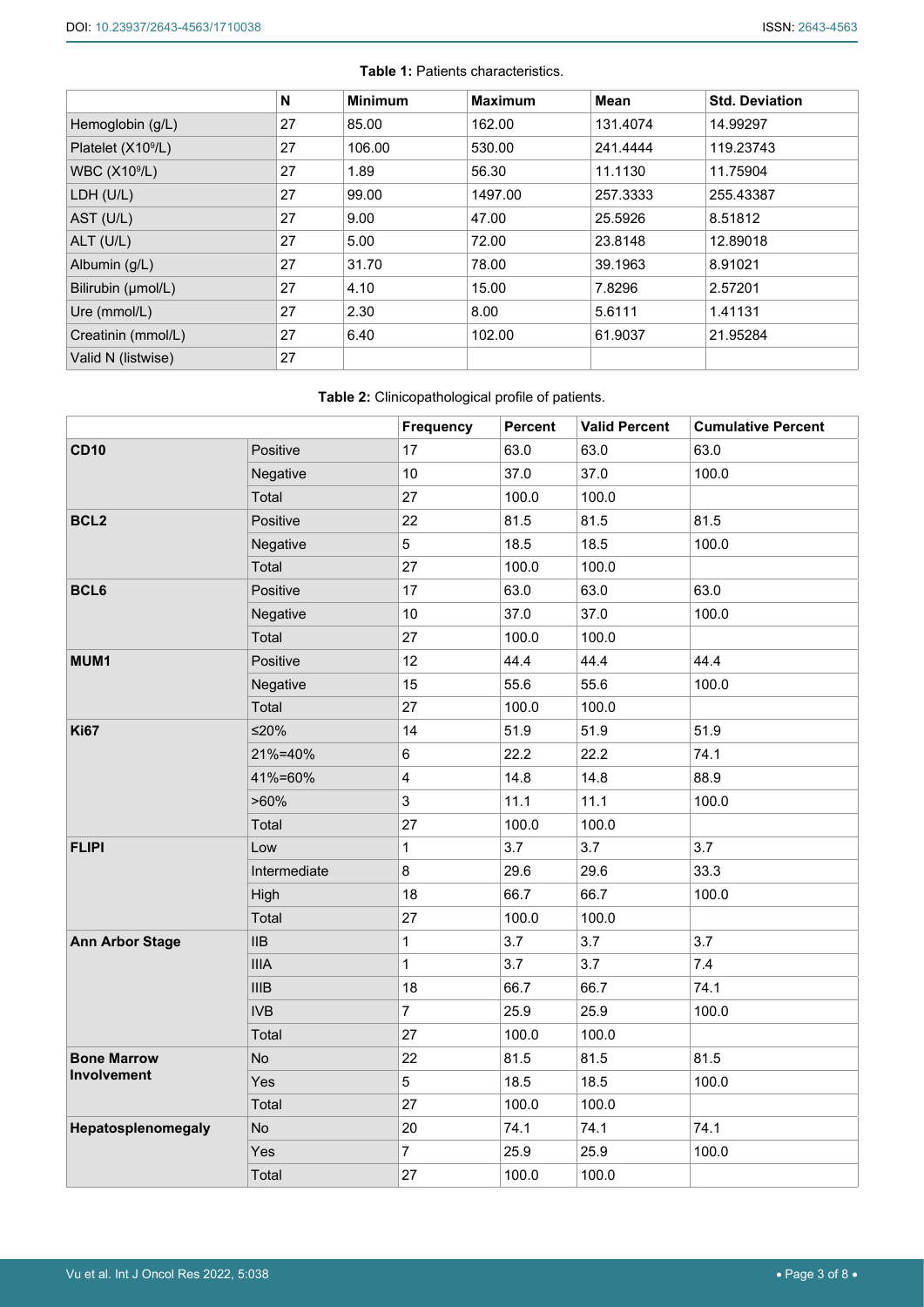| <b>B</b> Syndrome        | Yes       | 26 | 96.3              | 96.3       | 96.3  |
|--------------------------|-----------|----|-------------------|------------|-------|
|                          | <b>No</b> |    | <u>ລ 7</u><br>، ب | o 7<br>ن ب | 100.0 |
|                          | Total     | 27 | 100.0             | 100.0      |       |
| <b>High Tumor Burden</b> | Yes       | 27 | 100.0             | 100.0      | 100.0 |

<span id="page-3-0"></span>**Table 3:** Prognosis factor on overall survival and progression free survival.

|                    |             | OS at 5 years | p     | PFS at 5 years | р     |
|--------------------|-------------|---------------|-------|----------------|-------|
| <b>CD10</b>        | Positive    | 100%          | 0.049 | 72.6%          | 0.017 |
|                    | Negative    | 72%           |       | 25.3%          |       |
| BCL <sub>2</sub>   | Positive    | 87.5%         | 0.454 | 48.4%          | 0.420 |
|                    | Negative    | 100%          |       | 80%            |       |
| BCL6               | Positive    | 94.1%         | 0.710 | 63.5%          | 0.273 |
|                    | Negative    | 83.3%         |       | 45.0%          |       |
| MUM1               | Positive    | 76.4%         | 0.089 | 58.7%          | 0.465 |
|                    | Negative    | 100%          |       | 57%            |       |
| <b>MUM1+/CD10-</b> | <b>No</b>   | 100%          | 0.002 | 65.3%          | 0.006 |
|                    | <b>Yes</b>  | 41.7%         |       | $0\%$          |       |
| <b>Ki67</b>        | $\leq 60\%$ | 100%          | 0.000 | 66.7%          | 0.016 |
|                    | >60%        | 37.5%         |       | $0\%$          |       |

<span id="page-3-1"></span>

20% for 14 patients, 21-40% for 6 patients, 41-60% for 4 patients, > 60% for 3 patients.

# **Prognosis factors on overall survival and progression free survival**

A cut-off of 60% for Ki67 reveals significant differences in survival. OS and PFS in the group with Ki67 PI > 60% decreased significantly for 5 years, and

the difference was statistically significant ( $p = 0.000$ ;  $p = 0.000$ ) = 0.016, respectively) ([Table 3](#page-3-0), [Figure 1](#page-3-1) and [Figure 2](#page-4-0)).

The CD10 negative group had a less favorable outcome than the CD10 positive group, such as the OS rate at 5 years (72% versus 100%) and the PFS rate at 5 years (25.3% versus 72.6%), with the statistically significant difference ([Table 3](#page-3-0), [Figure 3](#page-4-1) and [Figure 4](#page-5-0)).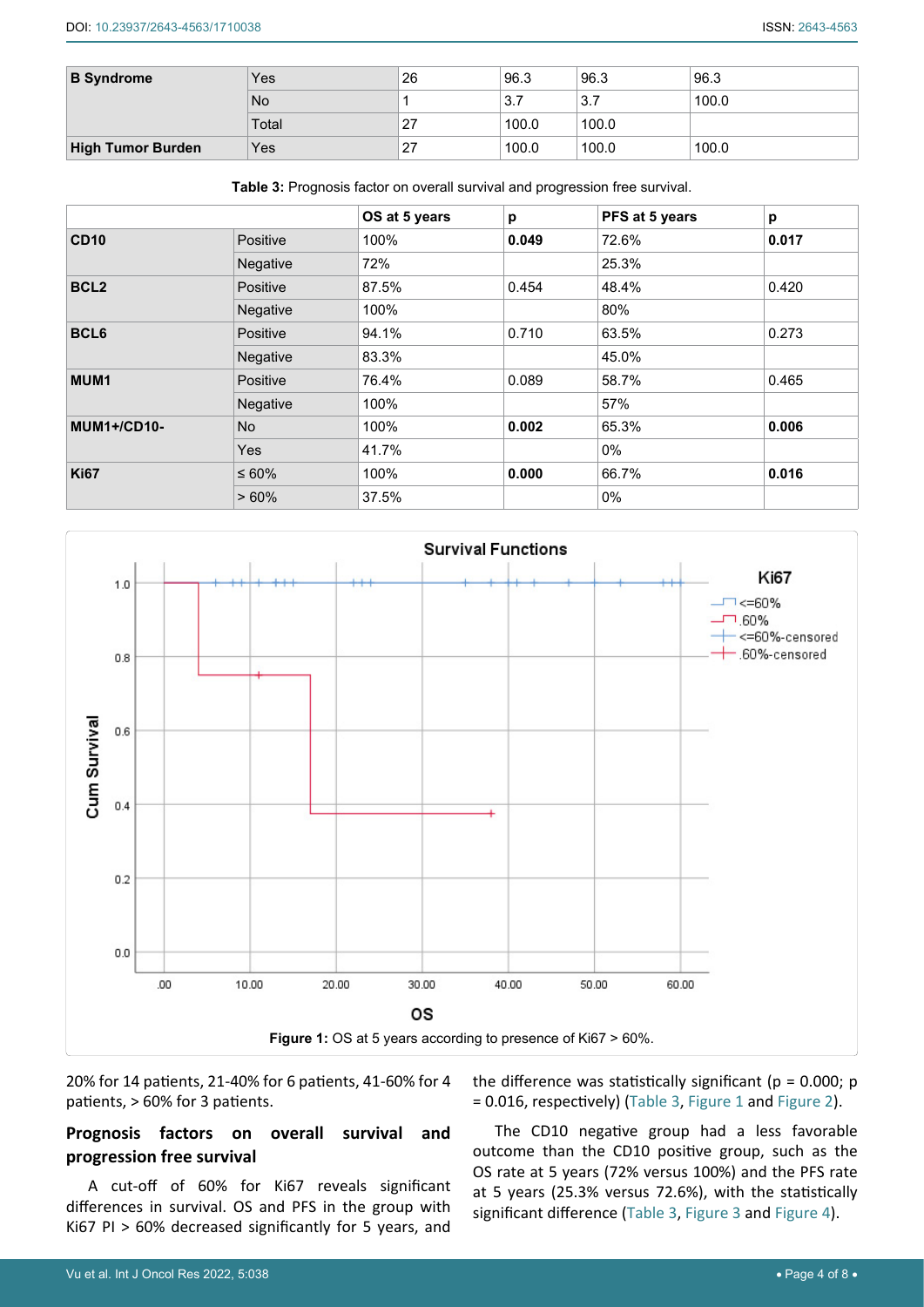<span id="page-4-0"></span>

<span id="page-4-1"></span>

There were no statistically significant differences in OS, PFS at 5 years between the groups according to the presence of MUM1. However, MUM1 had an adverse effect in the patients with CD10 negative. OS and PFS in the group with MUM1 positive/CD10 negative decreased significantly for 5 years than in the group

without MUM1 positive/CD10 negative, ( $p = 0.002$ ;  $p =$ 0.006) ([Table 3](#page-3-0), [Figure 5](#page-5-1) and [Figure 6](#page-6-0)).

# **Discussion**

#### **Clinical data**

In our study, the median age of the patients was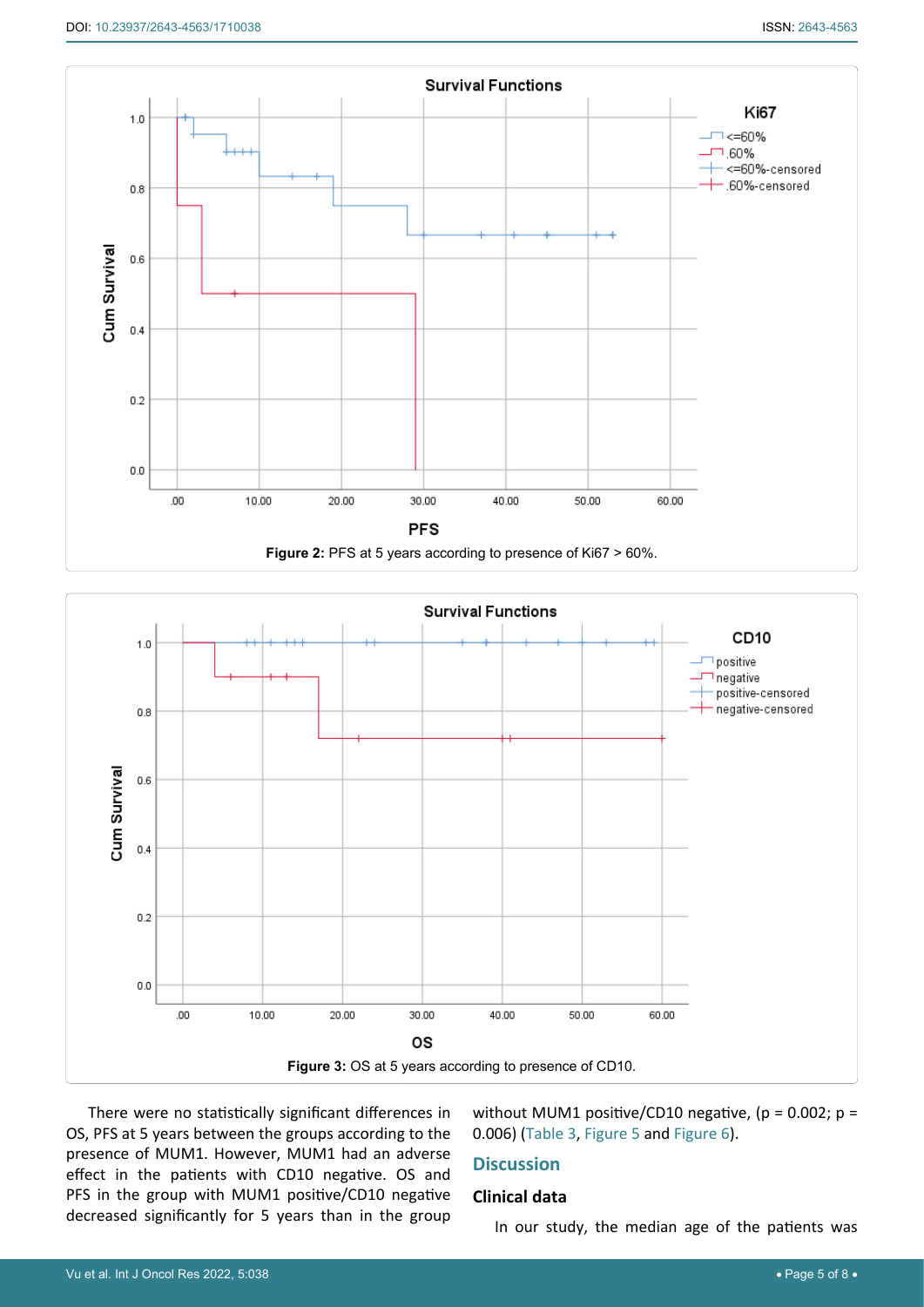<span id="page-5-0"></span>

<span id="page-5-1"></span>

58 years, equivalent to previous studies [\[23](#page-7-24),[24](#page-7-25)]. Immunohistochemical staining results showed a negative CD10 rate of 37%, which is quite higher compared to the other studies. Anna Szumera-Cieckiewicz, et al. had a rate of 22.4%, NM Almasri, et al. had a rate of 11% [\[25](#page-7-22),[26](#page-7-23)]. The positive rate of MUM1 was 44.4%, higher than in the studies of Kikeri N. Naresh (37%), Eric D Hsi (14.4%) [[16](#page-7-19)[,22](#page-7-6)]. The majority of patients had Ki67 PI ≤ 20%, only 11.1% of patients had Ki67 PI > 60%. This result is similar to the studies by Rukmini Berbaruah, et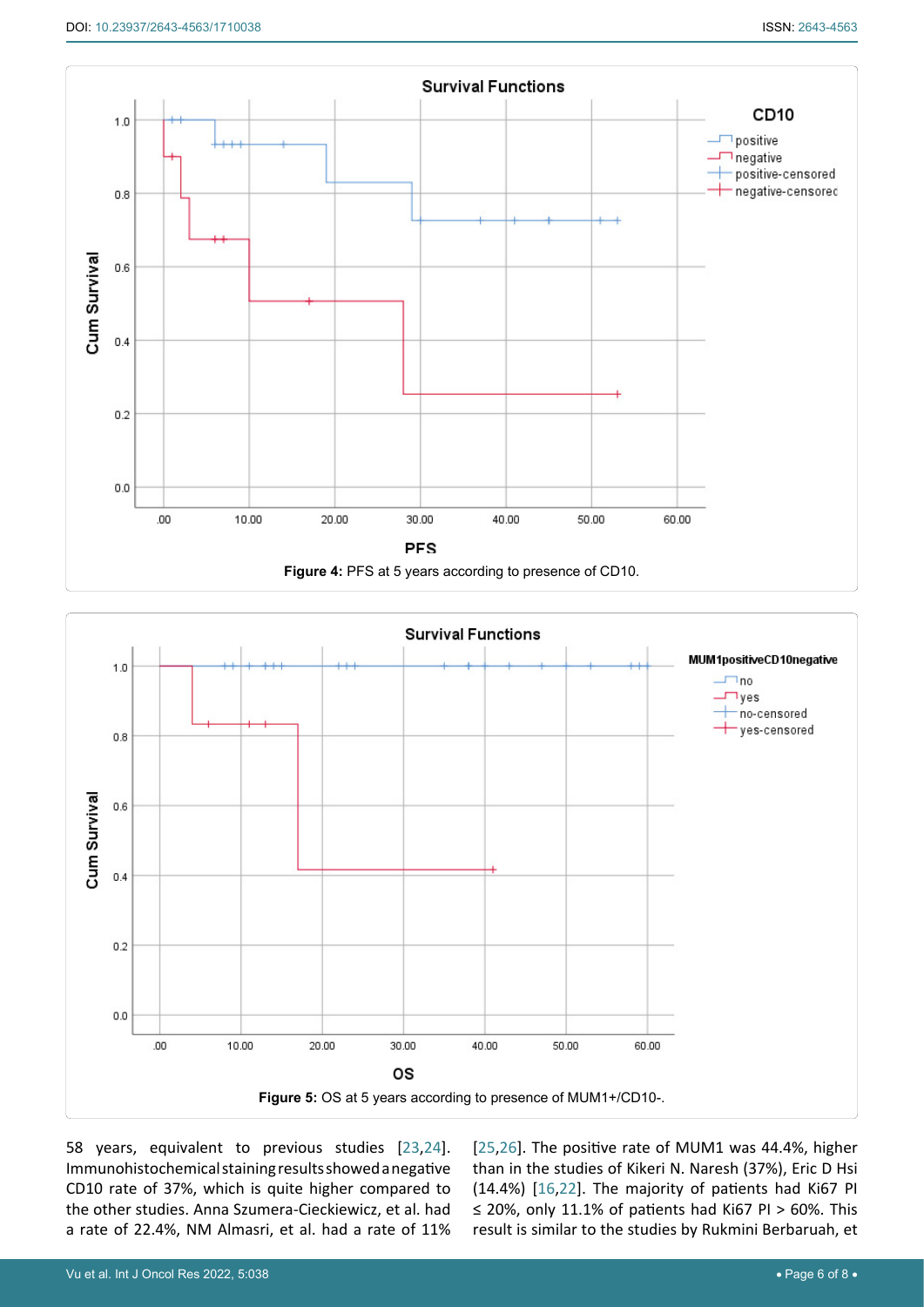<span id="page-6-0"></span>

al., MT Sylvia, et al.: High Ki67 expression is rare in FL [[23](#page-7-24),[24\]](#page-7-25).

## **Prognosis factors on overall survival and progression free survival**

The prediction value of the Ki67 proliferation index in FL is controversial. Luc Xeri, et al. showed that high levels of Ki67 positivity (cut-off value of 10.25%) were significantly associated with shorter PFS [[15\]](#page-7-18). Yukiko Kawaguchi, et al. suggested that a high expression of Ki67 (30%) tended to be associated with short OS in FL, but the difference was not statistically significant  $(p = 0.058)$  [\[8\]](#page-7-11). Francisca I Camacho, et al. did not see any differences between the groups defined by Ki67 expression [[11\]](#page-7-14). The most recent study by Tian Xue, et al. had the opposite result: Patients with Ki67 ≥ 30% had significantly better PFS than patients with Ki67 < 30% [[9](#page-7-12)]. Our study showed that at high expression level (> 60%), Ki67 has an adverse effect on OS and PFS for 5 years. Ki67 is a nuclear protein that is associated with cell proliferation. Therefore, it is difficult to assess the role of a proliferative factor in such a slow-growing tumor as FL.

CD10 is highly expressed in FL and is one of the markers used to diagnose FL. The absence of CD10 in FL was of interest to several authors and to investigate whether it had any association with survival time. Francisca I Camacho, et al. and Nurija Bilalovic, et al., showed that CD10 expression was associated with a significantly better outcome [[11](#page-7-14),[12\]](#page-7-15). Chen, et al., in FL patients with leukemic presentation, showed that CD10 was detected in leukemic cells by flow cytometry in 38% of cases and

in lymphoid tissue by immunoshistochemical staining in 77% of cases ( $p = 0.0471$ ) [[13](#page-7-16)]. This result suggested that CD10 gradually lost expression as cells progressed to more malignant. Our study also showed that the CD10 negative group had a less unfavorable outcome.

MUM1 is a rare marker in FL that is interested in relation to survival time. FL is defined as a neoplasm composed of germinal center B cells, so it is generally positive for CD10 and negative for MUM1. However, there have been some studies that refer to FL with MUM1 positive/CD10 negative. Kennosuke Karube, et al. indicated that the MUM1 positive/CD10 negative group is atypical FL with different biology and clinical characteristics [\[17](#page-7-20)]. Our study also indicated that MUM1 positive/CD10 negative expression was associated with poor OS and PFS. Luc Xerri also recommended that MUM1 can be used as a routine biomarker for the clinical management of patients with FL [\[15\]](#page-7-18). Otherwise, Anna Szumera-Cieckiewicz, et al. suggested that the lack of CD10 expression corresponded to the absence of Bcl2 and higher expression of MUM1, but had no impact on long-term outcomes [[25](#page-7-22)]. Perhaps, for patients with FL with negative CD10, a further evaluation of MUM1 should be considered as an additional prognostic factor.

## **Conclusion**

Markers Ki67, CD10 and MUM1 are valuable in the prognosis of follicular lymphoma.

## **Financial Disclosure Statement**

No financial support was received for this study.